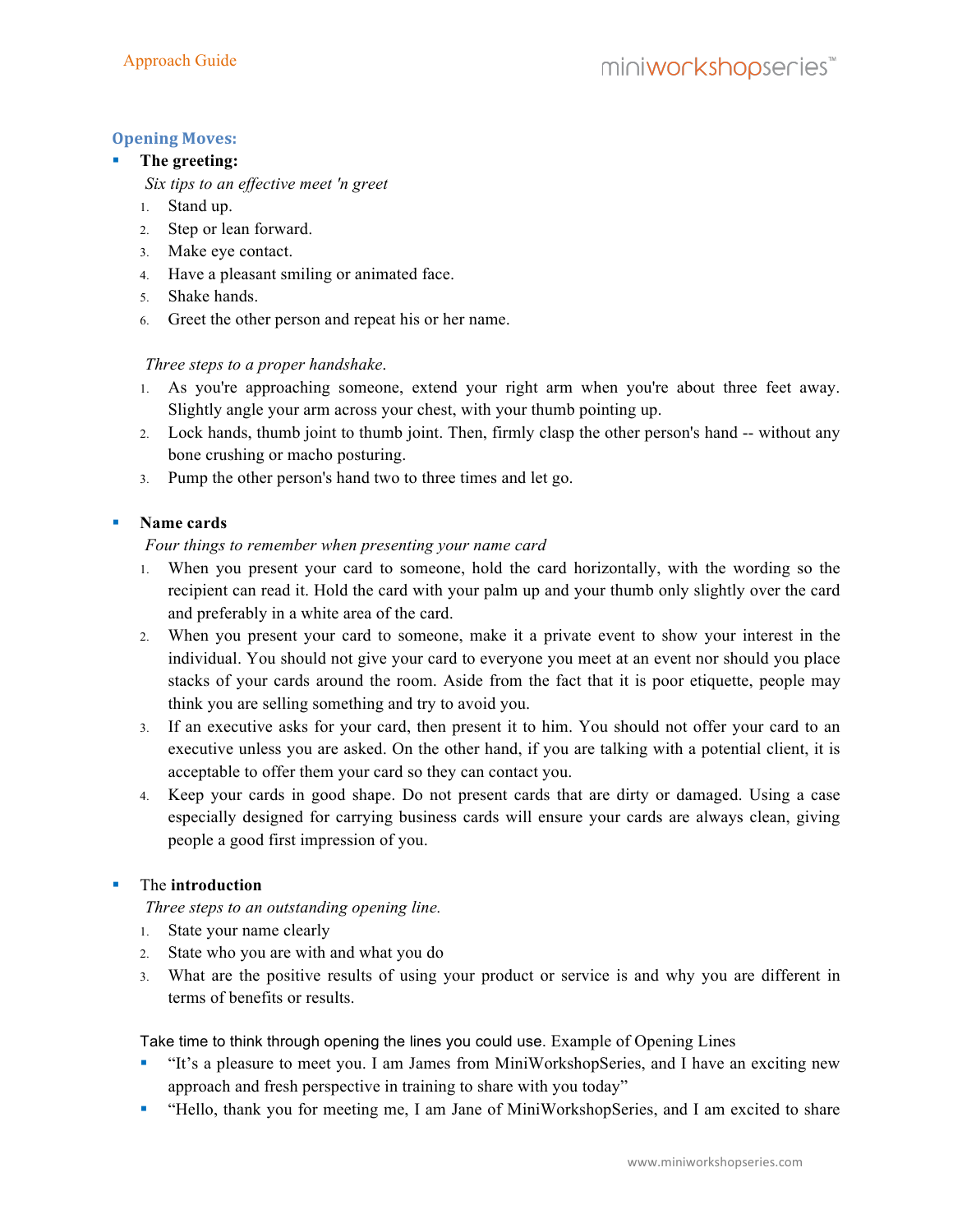some ideas on how you will stand to save over 80% of your training investment"

 "Good afternoon, I am Johan of MiniWorkshopSeries, and I am here to share some refreshing ideas on how you can implement an actionable and structured training program."

### The **transition** to questioning

Here are some examples of statements you can use before you transition to questioning.

- In order for us to service you better, it is important for us to understand your needs and requirements; may I proceed to ask you some questions?
- For you to get the best solution, it is imperative that we understand your organization and requirements. May I proceed to ask some questions?
- Before I proceed to explain in detail what we do, I hope to learn more about you and your organization so I can address your specific needs better.

## **The Art of Asking Questions**

Good questioning skills are the key to the sales process - not only will you be able to piece together the prospects needs, wants and buying motives, you'll also be able to demonstrate an empathetic and caring nature……..and as sales legend Zig Ziglar is fond of saying, "Your prospect doesn't care how much you know until they know how much you care."

There are three types of questions that come into play during your sales process - yes/no questions, either/or questions, and open-ended questions. Each has their own specific value during the time you spend with your prospect - and each also has their own potential downfalls. Here's a bit closer look at how we will - and won't - use each type:

- Yes/no questions: These are the shortest and simplest questions you can ask, and generally also have the least value to your process. The key to asking a yes/no question is that, for the most part, you only want to ask one when you know the answer will be yes. Mostly, we'll use them during the demonstration, answers, and closing parts of the program as "confirming questions". Examples:
	- Don't you agree that training is an intervention required to help you at work?
	- I understand that you have over 200 staff currently?
	- Do you see your organization as progressive in its approach in human performance management?
- **Either/or questions:** We've discussed these a bit already the beauty of these is that there is no way to go wrong! It doesn't matter how they answer the question, as long as they answer it. These are great for gathering basic information in the opening and preparing your prospect for the fact that you will be asking questions…….good either/or questions will get the prospect comfortable in talking to you before you hit the meat and potatoes of the selling process. Examples:
	- - Would you prefer to have MWS workshops in-house or in a public program?
		- Do you want to select the titles first, or discuss the requirements for the MWS Licensed Trainers?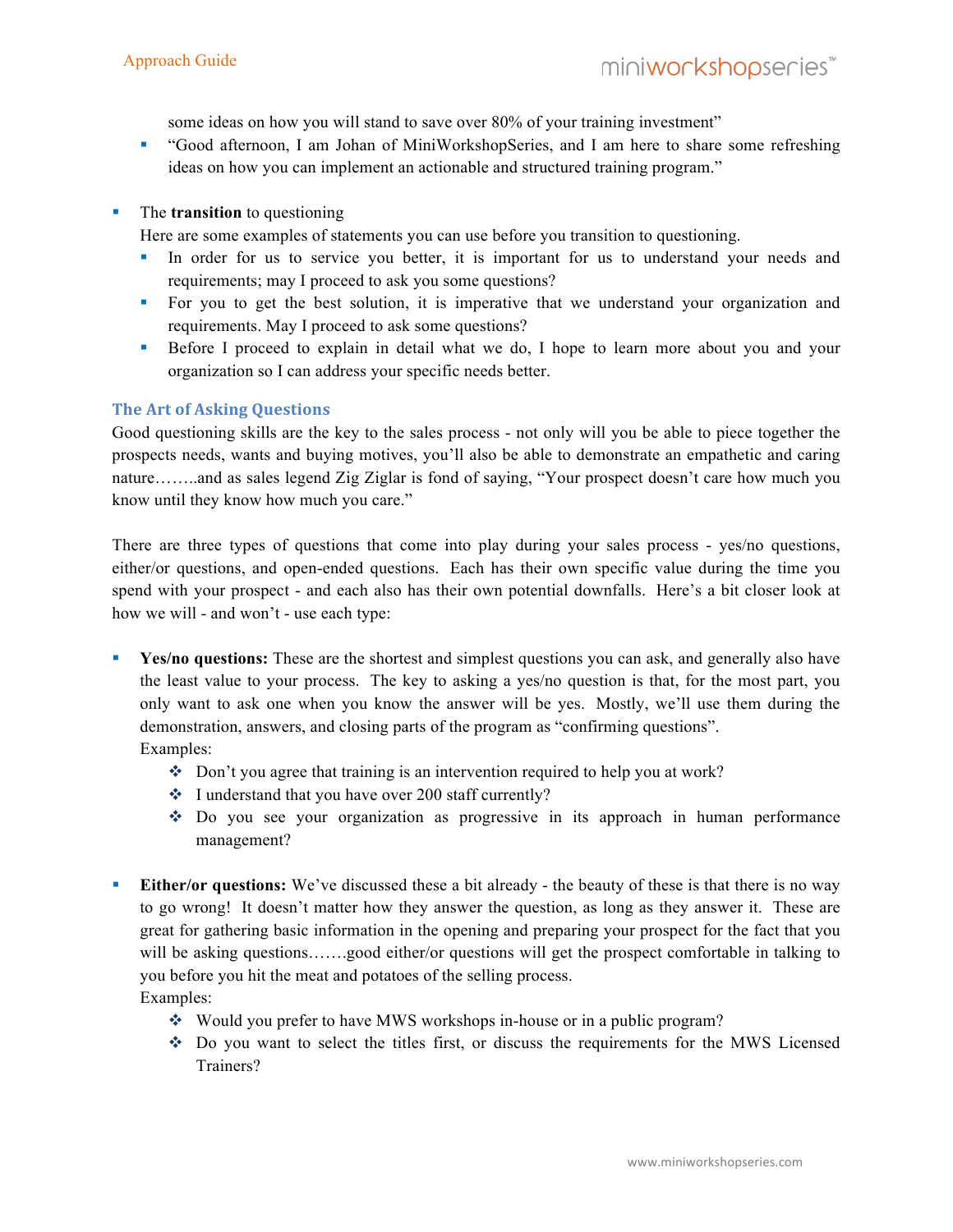**Open-ended questions:** These are where the gold is. We will spend the most time discussing openended questions because they will unlock everything you need to make the sale. An open-ended question is one that can't be answered with a simple word or two - the prospect has to talk. The cool part is, everyone loves to talk about themselves - so as long as you select the right questions, and flush them out with add-on questions whenever possible, your prospect will literally draw you a roadmap to the sale!

Examples:

- What do you think of the present training systems in place?
- Could you share with me some of your achievements?
- What are your thoughts on the current development?
- How would you measure the effectiveness of a training workshop?
- What are the general challenges you faced with participants or their line managers?

If you want a successful career in sales, you need to master the art of the open-ended question. We'll start by taking a look at several keys that you need to remember about questioning throughout your sales process, which are especially applicable to the open-ended questions you'll use during the investigation step of the process.

The most important key to remember is the reason that questions are so important - the person asking the questions is in control of the sale. You want to use questions to lead the prospect through the process in the direction and at the pace you desire.

 **Using Mover Questions:** "Mover" questions are an excellent tool to remove awkwardness from a situation when meeting with a new prospect that may not have an immediate need or interest in what you sell. They are used to move the conversation along. It can be embarrassing to be in front of someone and at a loss for words, so preparing ahead and learning how to move the conversation along with "mover" questions will help alleviate this problem.

Generally, you would not use "mover" questions when working on the phone. If there is no interest from your prospect it is more polite to respectfully thank them for their time and end the call unless you are getting clear signals that the prospect is still interested in continuing the conversation. You need to go with your gut feeling on this.

Examples of Mover Questions:

- This is a beautiful facility/office. How long have you been at this location?
- Do you have other locations? Where?
- ❖ How many product lines or services do you offer?
- $\cdot$  I have a client that might have an interest in your products; in passing your information along, who should I have him ask for? (This can be a very powerful question but only use it if the question is true because you may be asked what the name of the client is.)

The idea is to have questions that will encourage your potential prospect to talk about themselves or their business so that you can listen and learn about them. Never bombard them with questions. Use them to initiate friendly conversation. Many times, especially on an *Initial Personal Contact* call the company or